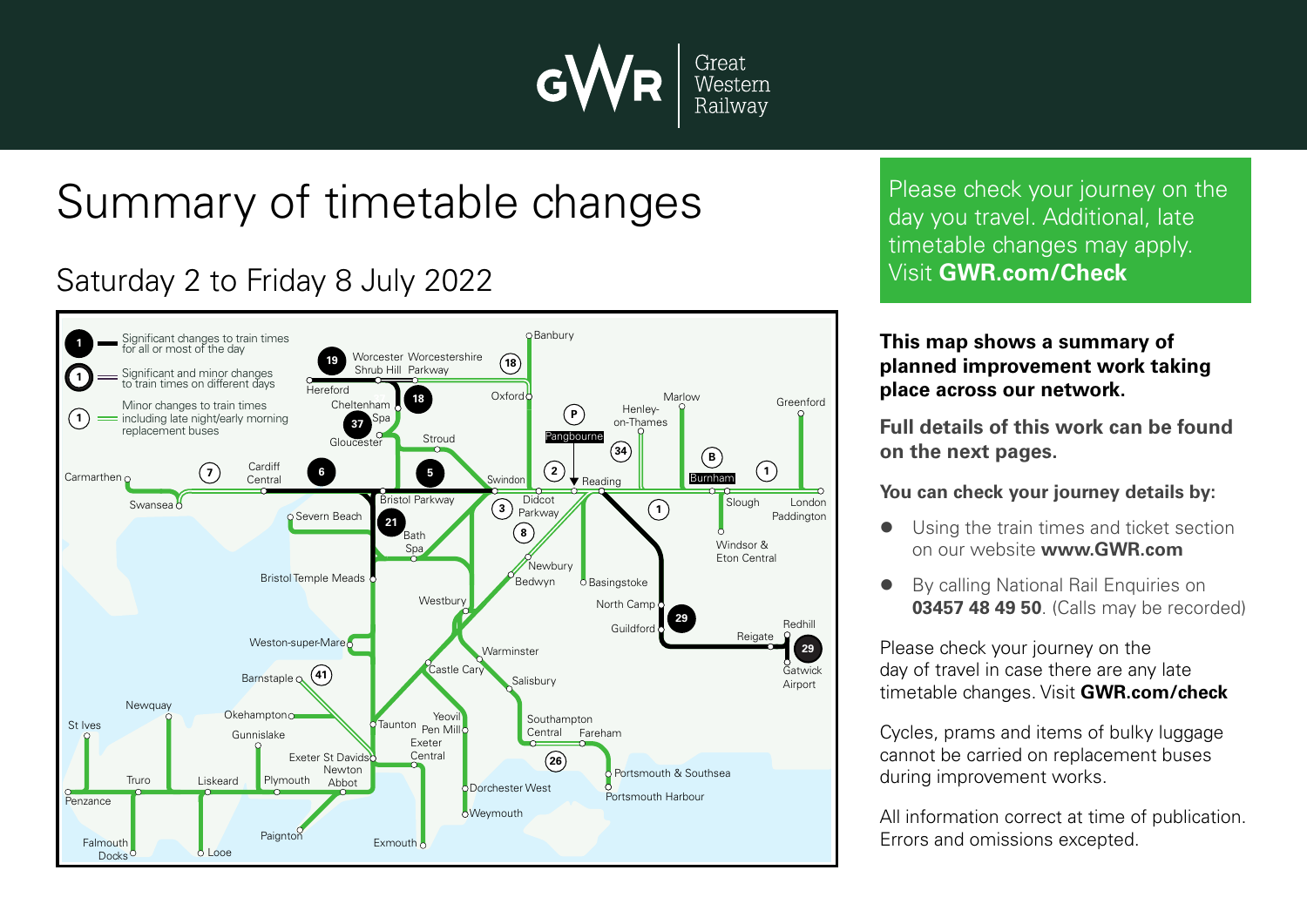## Saturday 2 to Friday 8 July 2022

| (1)(2)<br>$\bf(3)$         | All week - Most trains from London Paddington to South Wales will depart EARLIER than usual from London Paddington, Reading,<br>Didcot Parkway and Swindon (before being diverted, see next item).                                                                                                                                                                                                                                                                                                                                                                                                                                                                                                                                                                                  |
|----------------------------|-------------------------------------------------------------------------------------------------------------------------------------------------------------------------------------------------------------------------------------------------------------------------------------------------------------------------------------------------------------------------------------------------------------------------------------------------------------------------------------------------------------------------------------------------------------------------------------------------------------------------------------------------------------------------------------------------------------------------------------------------------------------------------------|
| 56                         | All week - Trains between London Paddington and Cardiff Central/South Wales will only run hourly and will be diverted via an<br>alternative route between Swindon and Newport, not calling at Bristol Parkway. A very limited direct service will run between<br>London Paddington and Bristol Parkway only; at other times, passengers should travel via Bristol Temple Meads. Buses will run<br>between Bristol Parkway and Newport. A few trains will be diverted to only run for part of their journey or will not run at all. Some late<br>evening services between Swindon and Bristol Parkway will also be replaced by buses.                                                                                                                                                |
| 60                         | All week - Trains between Cardiff Central and Portsmouth Harbour will be diverted to start from/terminate at Bristol Parkway and will<br>not serve stations in South Wales. Trains between Cardiff Central and Taunton/West of England will not run between Cardiff Central<br>and Bristol Temple Meads. Buses will run between Newport and Bristol Parkway, some serving Severn Tunnel Junction and Patchway.<br>Alternative rail services will be available between Cardiff Central and Newport. Some early morning and late evening trains to/from<br>Bristol Temple Meads will not call at Stapleton Road or Lawrence Hill or will be replaced by buses for all or part of their journey.<br><b>On Saturday only</b> - Pilning will be served by buses to/from Bristol Parkway. |
|                            | On Friday only - In addition to the above, most local trains between Bristol Parkway and Bristol Temple Meads will not run and will be<br>replaced by buses. A few trains will continue to run, but will not call at Stapleton Road or Lawrence Hill. These stations will continue to<br>be served by trains to/from Avonmouth and Severn Beach.                                                                                                                                                                                                                                                                                                                                                                                                                                    |
| $\left( \mathbf{7}\right)$ | Monday to Thursday from approximately 2300 until end of service - Trains from Cardiff Central to Swansea will be subject to minor<br>increases in journey times.                                                                                                                                                                                                                                                                                                                                                                                                                                                                                                                                                                                                                    |
| $\left( \mathbf{8}\right)$ | Saturday until approximately 0600 - Buses will replace trains between Reading, Newbury and Bedwyn, in most cases departing<br><b>EARLIER</b> than usual.                                                                                                                                                                                                                                                                                                                                                                                                                                                                                                                                                                                                                            |
| $\mathbf{B} \mathbf{D}$    | Sunday - All day, trains between London Paddington and Worcester/Great Malvern/Hereford will run between London Paddington and<br>Worcestershire Parkway only. Buses will run between Worcestershire Parkway and Worcester Shrub Hill/Worcester Foregate Street/<br>Great Malvern. Alternative West Midlands Railway trains will also run between Worcester, Great Malvern and Hereford. The first<br>two eastbound trains from Worcestershire Parkway will terminate at Oxford, with alternative rail connections available towards<br>London Paddington.                                                                                                                                                                                                                          |
| (18)                       | Monday - The 0643 Worcester Shrub Hill to London Paddington will start from Oxford. Passengers should use alternative earlier or<br>later trains.                                                                                                                                                                                                                                                                                                                                                                                                                                                                                                                                                                                                                                   |
| $\ddot{\mathbf{26}}$       | Saturday - The 2123 Portsmouth Harbour to Westbury will not call at Eastleigh or Southampton Airport Parkway. Passengers should<br>use alternative services provided by other operators.                                                                                                                                                                                                                                                                                                                                                                                                                                                                                                                                                                                            |
| 49                         | Sunday - All day, a reduced hourly service will run between Guildford, Redhill and Gatwick Airport. Buses will run between Reading<br>and Guildford. Passengers travelling between Reading and Wokingham should use alternative SWR rail services. The last bus from<br>Reading to Guildford will be extended to Gatwick Airport.                                                                                                                                                                                                                                                                                                                                                                                                                                                   |
|                            |                                                                                                                                                                                                                                                                                                                                                                                                                                                                                                                                                                                                                                                                                                                                                                                     |